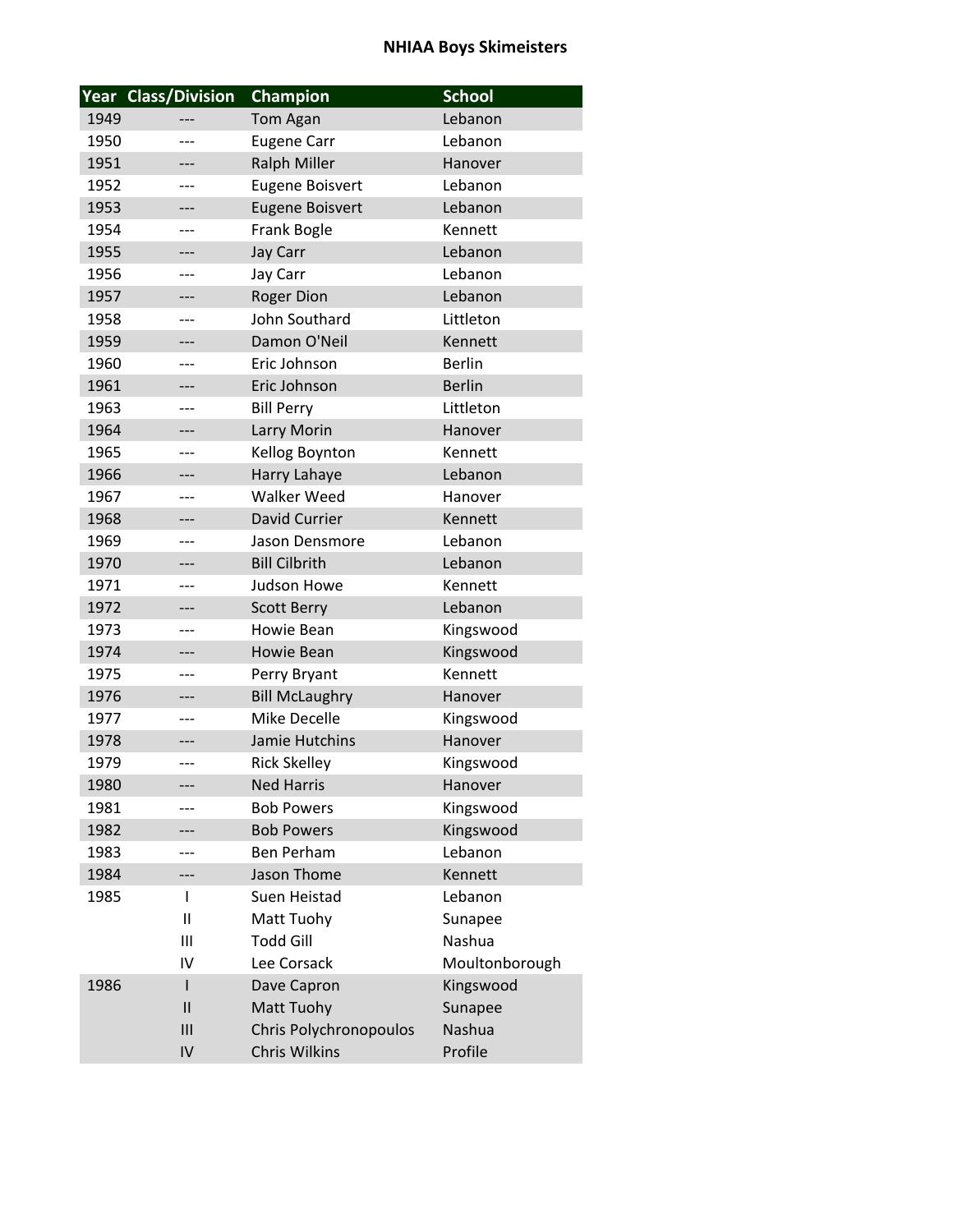|      | <b>Year Class/Division</b> | <b>Champion</b>             | <b>School</b>          |
|------|----------------------------|-----------------------------|------------------------|
| 1987 | L                          | Ron Goodwin                 | Kennett                |
|      | $\mathbf{I}$               | Matt Tuohy                  | Sunapee                |
|      | III                        | Kevin Canepa                | Dover                  |
|      | IV                         | Paul Fresolone              | Woodsville             |
|      | v                          | Keith Arnold                | Newfound               |
| 1988 | I                          | Ron Goodwin                 | Kennett                |
|      | $\mathbf{I}$               | P.J. Dewey                  | Newport                |
|      | III                        | John Gartner                | Derryfield             |
|      | IV                         | Josh Dieterich              | <b>White Mountains</b> |
|      | $\vee$                     | Keith Arnold                | Newfound               |
| 1989 | $\mathbf{I}$               | Jim Watt                    | Kennett                |
|      | $\mathbf{II}$              | Dan Tuohy                   | Sunapee                |
|      | $\mathbf{III}$             | John Gartner                | Derryfield             |
|      | IV                         | Cory Smith                  | Littleton              |
|      | V                          | <b>Bill Laws</b>            | Newfound               |
| 1990 | L                          | Jim Watt                    | Kennett                |
|      | $\mathbf{I}$               | Kevin Hendrickson           | Plymouth               |
|      | III                        | <b>Bill Kurz</b>            | Milford                |
|      | IV                         | Cory Smith                  | Littleton              |
|      | V                          | <b>Bill Laws</b>            | Newfound               |
| 1991 | L-I Jumping                | Jeffrey Lyman               | Plymouth               |
|      | M-S Juming                 | <b>Scott Almond</b>         | Gilford                |
| 1992 | L-I Jumping                | Karl Chandler               | Kennett                |
|      | M-S Juming                 | <b>Brian Laws</b>           | Newfound               |
| 1993 | ı                          | <b>Eric Vanek</b>           | Plymouth               |
|      | Ш                          | <b>Ted Wells</b>            | Hopkinton              |
|      | III                        | <b>Chris Thorndike</b>      | Inter-Lakes            |
| 1994 | $\mathsf{I}$               | Mike LeBlanc                | Plymouth               |
|      | $\mathsf{II}$              | <b>Ted Wells</b>            | Hopkinton              |
|      | III                        | <b>Teegan Smith</b>         | Littleton              |
| 1995 | I<br>$\mathsf{I}$          | Dan Spofford<br>Mike Strobl | Kennett<br>Nashua      |
|      | Ш                          | <b>Tom Ghelli</b>           | <b>White Mountains</b> |
| 1996 | I                          | <b>Isak Goodwin</b>         | Kennett                |
|      | $\mathsf{II}$              | Joe Gartner                 | Derryfield             |
|      | III                        | <b>Cole Caswell</b>         | Inter-Lakes            |
| 1997 | T                          | Pete Broomhall              | Kennett                |
|      | $\mathsf{I}$               | Ben Knipe                   | Hopkinton              |
|      | Ш                          | Alex Green                  | Littleton              |
| 1998 | I                          | John Dickey                 | Gilford                |
|      | $\mathsf{II}$              | <b>Brandon Stocker</b>      | Sunapee                |
|      | III                        | <b>Cole Caswell</b>         | Inter-Lakes            |
| 1999 | L                          | Greg Robertson              | Plymouth               |
|      | $\mathbf{I}$               | <b>Bobby Coombs</b>         | Newfound               |
|      | Ш                          | Cole Caswell                | Inter-Lakes            |
|      | IV                         | Ryan Kelley                 | Souhegan               |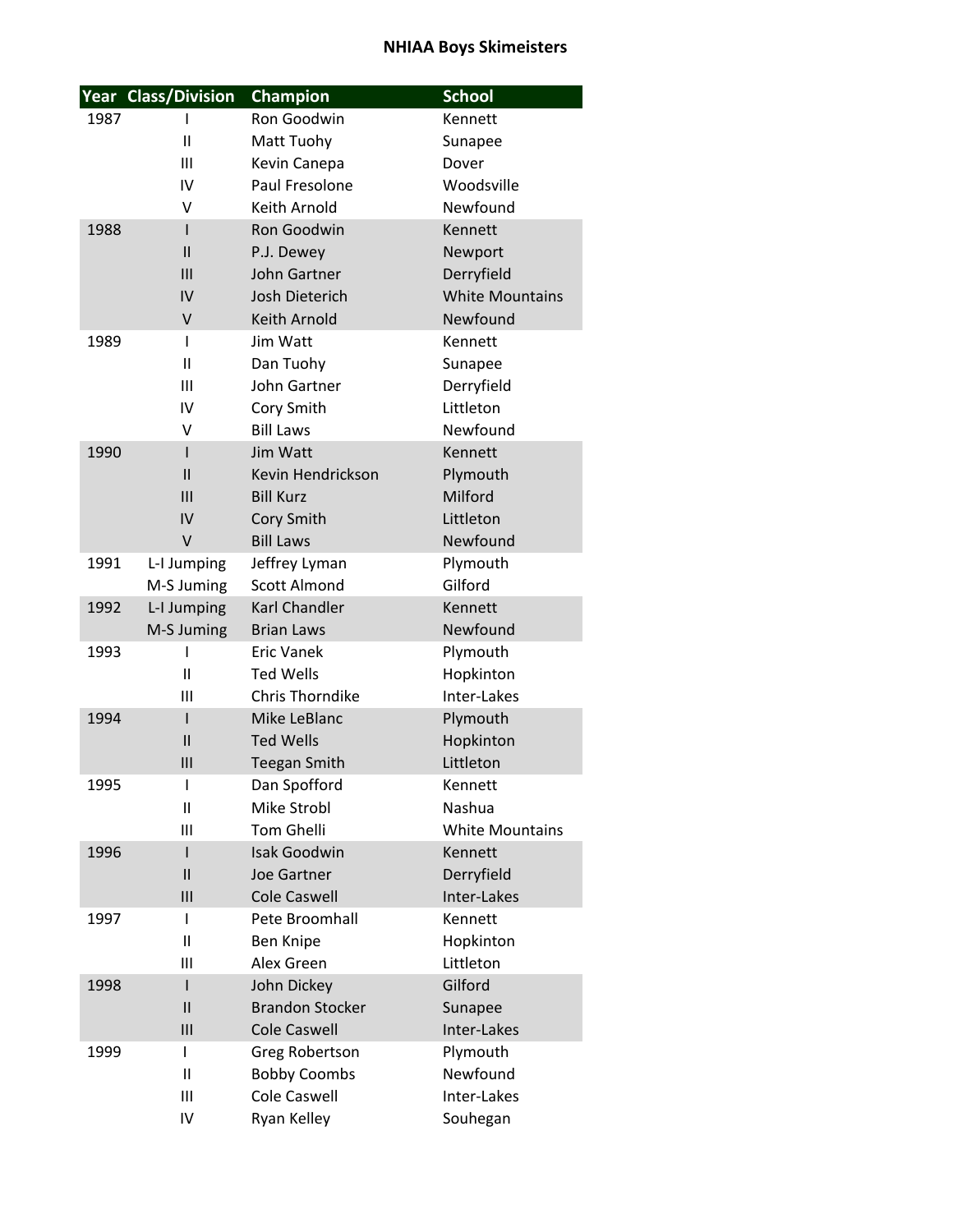|      | Year Class/Division | Champion                 | <b>School</b>   |
|------|---------------------|--------------------------|-----------------|
| 2000 |                     | <b>Anders Sohlberg</b>   | Plymouth        |
|      | $\mathbf{I}$        | Andy Hill                | Sunapee         |
|      | III                 | Will Hartman             | Gorham          |
|      | IV                  | Sean Pascoe              | Souhegan        |
| 2001 | L                   | Kris Kebbler             | Kennett         |
|      | $\mathbf{I}$        | <b>Travis Aubrey</b>     | Hopkinton       |
|      | III                 | Will Hartman             | Gorham          |
|      | IV                  | Sean Pascoe              | Souhegan        |
| 2002 | I                   | James Mitchell           | Hanover         |
|      | Ш                   | Sam Kapala               | Hopkinton       |
|      | III                 | <b>Richard Drenkhahn</b> | Inter-Lakes     |
|      | IV                  | Sean Pascoe              | Souhegan        |
| 2003 | I                   | <b>Andrew Georgevits</b> | Concord         |
|      | Ш                   | <b>Steve Pirnie</b>      | Plymouth        |
|      | Ш                   | Charles Manganiella      | Profile         |
|      | IV                  | Joey Carey               | Hopkinton       |
| 2004 | I                   | <b>Peter Scontsas</b>    | Nashua          |
|      | $\mathbf{I}$        | <b>Tyler Haynes</b>      | Kennett         |
|      | III                 |                          |                 |
|      | IV                  | <b>Harrison Harb</b>     | Hopkinton       |
| 2005 | L                   | <b>Brett Murphy</b>      | Nashua South    |
|      | $\mathbf{I}$        | <b>Tyler Haynes</b>      | Kennett         |
|      | III                 | Mark Manganiello         | Newfound        |
|      | IV                  | Eoghan Kelley            | Gorham          |
| 2006 | I                   | <b>Chris Denaro</b>      | Nashua South    |
|      | $\mathbf{I}$        | Peter Ostroski           | Kennett         |
|      | III                 | Wes Smith                | Newfound        |
|      | IV                  | Eoghan Kelley            | Gorham          |
| 2007 | I                   | Sam Jenness              | Nashua South    |
|      | $\mathbf{I}$        | Peter Ostroski           | Kennett         |
|      | Ш                   | Nathan Burback           |                 |
|      | IV                  | Pete Marvelli            | Profile         |
| 2008 | I                   |                          |                 |
|      | $\mathsf{I}$        | Jeff Colt                | Hanover         |
|      | III                 |                          |                 |
|      | IV                  | Cooper Dodds             | Hanover         |
| 2009 | I                   | Peter Brigham            | Manchester West |
|      | $\mathbf{I}$        | Jeff Colt                | Hanover         |
|      | Ш                   |                          |                 |
|      | IV                  | Corey Snyder             | Profile         |
| 2010 | I                   | Zach Sheehan             | Concord         |
|      | $\mathsf{II}$       | Devon Wright             | Plymouth        |
|      | III                 | Neil Orzechowski         | Newport         |
|      | IV                  | Corey Snyder             | Profile         |